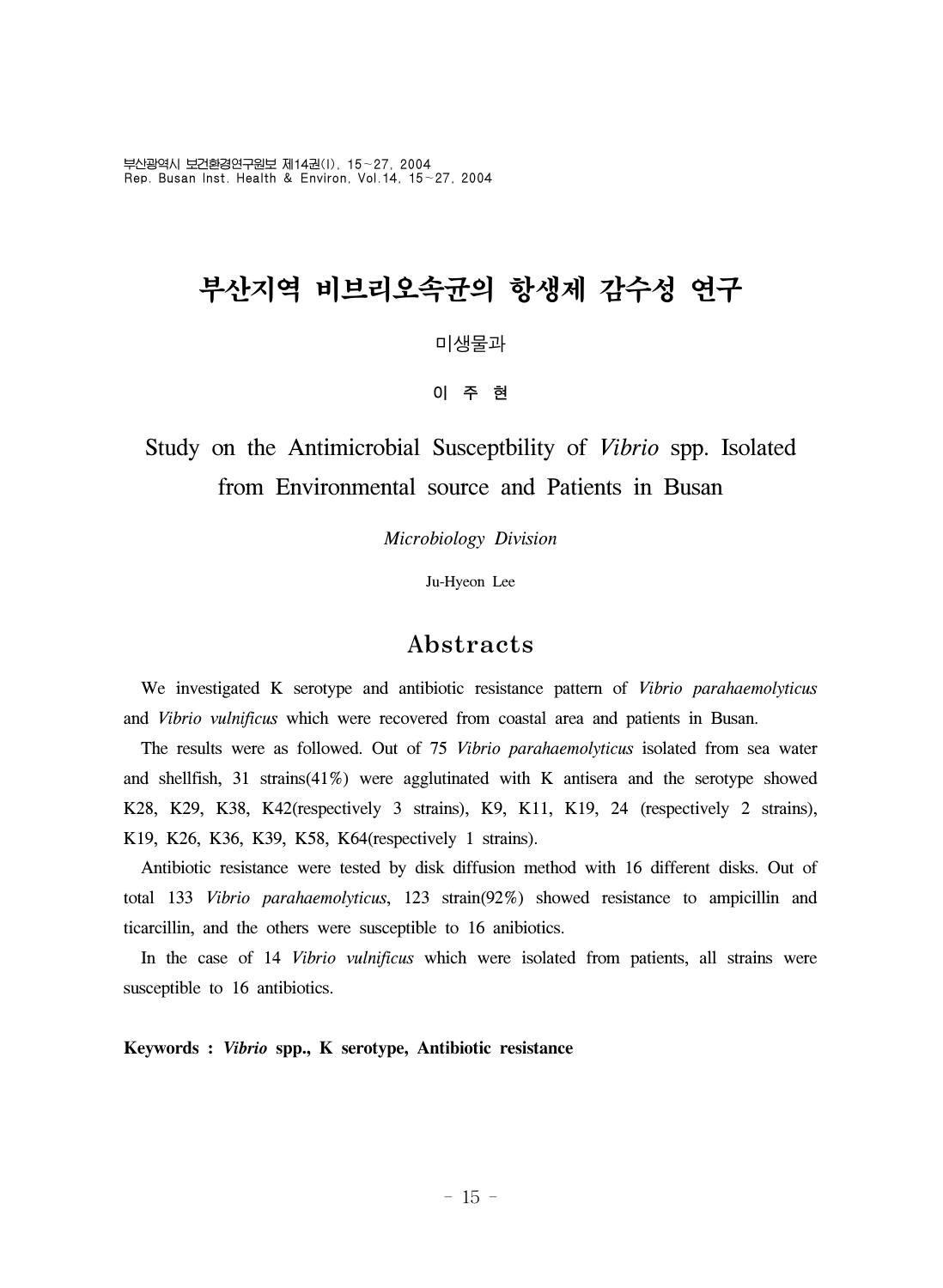## 서 론

 현재 해양에서 서식하고 있는 Vibrio spp.는 40여종이 보고되고 있으며<sup>1)</sup> 이 중 사람에게 직접적으로 질병을 야기하는 병 원성 비브리오균은 *Vibrio cholerae, Vibrio parahaemolyticus, Vibrio vulnificus, Vibrio alginolyticus, Vibrio fluvialis, Vibrio metschnikovii, Vibrio damsela, Vibrio hollisae, Vibrio mimicus, Vibrio furnissii, Vibrio cincinnatiensis, Vibrio carchariae* 등 12종이 알려져 있다2). 특히 *Vibrio parahaemolyticus*와 *Vibrio vulnificus*는 우리 나라에서 하절기 대표적인 세균성 감염질 환의 원인균으로 중요시 되고 있으며 매년 식중독과 같은 급성장관감염과 패혈증 환 자가 발생되고 있고, 비브리오패혈증으로 인한 사망자도 꾸준히 보고되고 있다.

 *Vibrio parahaemolyticus*는 그람음성 간균 으로서 해수, 갯벌, 어패류, 해조류에 부착 하여 서식하는 호염성 세균으로 1950년 일 본 오사카에서 절인 정어리 섭취로 인한 식중독 환자 발생시 원인균으로서 Fujino 등3)에 의하여 처음으로 분리되어 보고 되 었으며, 우리나라에서는 장 등<sup>4)</sup>에 의해 1967년 경북 안동지방에서 처음 발생한 것 으로 보고된 이래 국내 식중독 발생의 중 요 원인균으로 2001년 254명, 2002년 188 명의 환자발생에 이어 2003년도에는 *V. parahaemolyticus*에 의한 식중독 환자발생 이 732명(9.3%)으로 황색포도상구균에 의 한 환자발생수 808명(10.2%)에 이어 두 번

째로 높은 발생율을 나타내고 있다<sup>5</sup>.

 한편, *Vibrio vulnificus*는 병원성비브리오 중에서도 단순히 장염 등을 유발하는 *Vibrio parahaemolyticus, Vibrio cholerae*와 는 달리 치명적인 패혈증을 일으킨다는 측 면에서 특히 주의가 요구되는 병원균이다 6). 피부창상, 경구감염 등을 사망률이 50~ 60%에 이르는 급성감염성 질환을 유발하 는 이 균은 1970년 Roland<sup>7)</sup>에 의해 피부괴 저병 환자로부터 처음 보고되었으며 Hollis 등<sup>8)</sup>에 의해 1976년 Lactose를 분해한다는 사실이 밝혀졌고, 이 후 1979년 Farmer<sup>9)</sup>에 의해 *Vibrio vulnificus*로 명명되어졌다. 우 리나라에서는 1979년부터 호남지역에서 패 혈증환자가 산발적으로 발생하였으나 1981 년에 구 등10)에 의해 *Vibrio vulnificus*가 최 초로 분리 보고되었으며, 2000년부터 전염 병예방법에 의해 제3종 법정전염병으로 지 정되어 관리되고 있는데 최근 발생양상을 보면 2000년 21명, 2001년 41명, 2002년 60명, 2003년 80명으로 계속적인 증가추세 를 보여주고 있다 $^{11}$ .

 *Vibrio parahaemolyticus*와 *Vibrio vulnificus*에 의한 감염은 잠복기가 1~2일 로 짧은데, 감염 후 통상적인 치료는 Gentamicin이나 Tetracyclin 등 항생제 치료 가 행해지고 있다. 자연계에서 분리되는 비브리오는 거의 모든 항생제에 감수성을 지닌다고 알려져 있으나 축산 및 양식사료 에 사용되는 항생제로 인한 해양환경의 오 염과 생물축적 등의 영향은 Penicillin 내성 균주의 출현에 이은 메티실린내성 황색포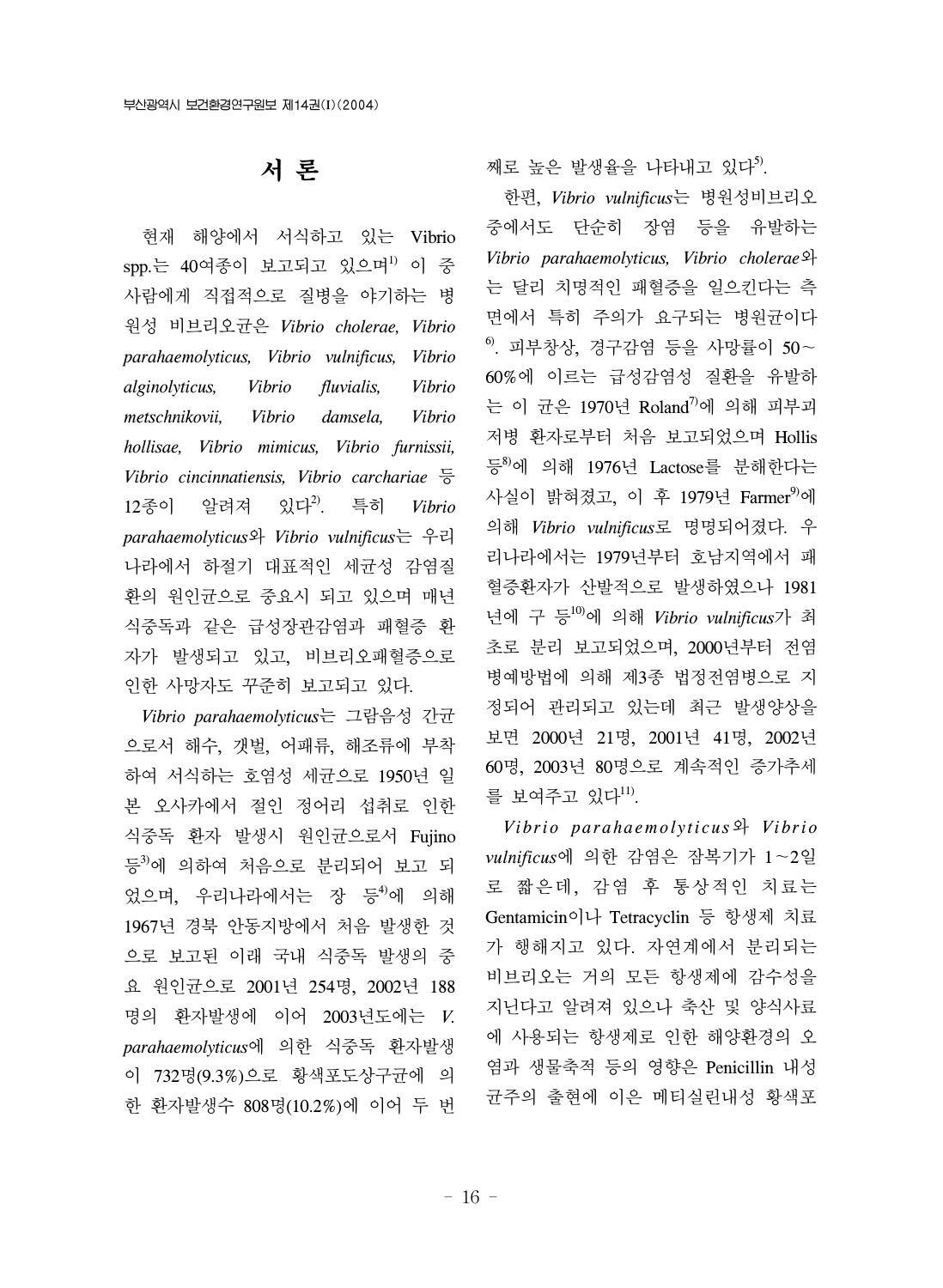도상구균(MRSA, Methicillin resistant *Staphylococcus aureus*), 반코마이신내성 황 색포도상구균(VRSA, Vancomycin resistant *Staphylococcus aureus*)의 출현과 같이 특정 항생제 계열에 대한 내성 변이주나 다제내 성 균주의 출현도 가능하게 할 것이다. 그 러나 해양환경에서 분리한 *Vibrio* spp.에 대한 항생제감수성 패턴에 대한 다양한 조 사연구가 국내에서 아직까지 보고된 바가 충분치 못한 게 사실이다.

 본 연구에서는 부산지역 해양환경 및 환 자에서 분리된 *Vibrio parahaemolyticus* 와 *Vibrio vulnificus*를 대상으로 K 혈청형 및 각종 항생제에 대한 감수성을 조사하여 비 브리오 감염 치료를 위한 자료를 제공하고 질병예방을 위한 Database를 구축하고자 하였다.

대상으로 사람에게 급성장관감염을 유발하 는 대표적 병원성 비브리오인 *Vibrio cholerae*, *Vibrio parahaemolyticus*, *Vibrio vulnificus* 3종에 대한 분리를 시도하였으 며, 분리결과 *Vibrio parahaemolyticus*로 동 정된 133주를 시험에 사용하였다. 환경검 체에서 *Vibrio cholerae*와 *Vibrio vulnificus* 는 분리되지 않았다.

 임상분리 균주는 관내 보건소에 신고된 패혈증 환자의 혈액에서 *Vibrio vulnificus* 14주를 분리하여 시험에 사용하였다.

 시험균주는 Bergey's Manual of Systematic Bacteriology에 따라 그람음성 간균, Oxidase 음성인 집락을 취하여 API 20E kit(biomerieux, France)를 사용하여 균을 동 정하였다(표 1).

### 2. 시험방법

## 재료 및 방법

#### 1) K 혈청형 분류

1. 시험균주

2004년도 부산지역의 해수, 어패류 등을

 *Vibrio parahaemolticus*의 혈청형별 분류 는 협막 항원인 K antigen에 대한 Slide

**Table 1. Isolation of** *Vibrio* **spp. from marine specimens and patients collected from Busan district in 2004**

|                     |           |                  | Total            |     |  |
|---------------------|-----------|------------------|------------------|-----|--|
| <b>Strains</b>      | Sea water | Patients         | Fish & sell-fish |     |  |
| V. cholerae         | 0         | $\boldsymbol{0}$ | $\theta$         | 0   |  |
| V. vulnificus       | $\theta$  | 14               | $\theta$         | 14  |  |
| V. parahaemolyticus | 109       | $\theta$         | 24               | 133 |  |
| Total               | 109       | 14               | 24               | 147 |  |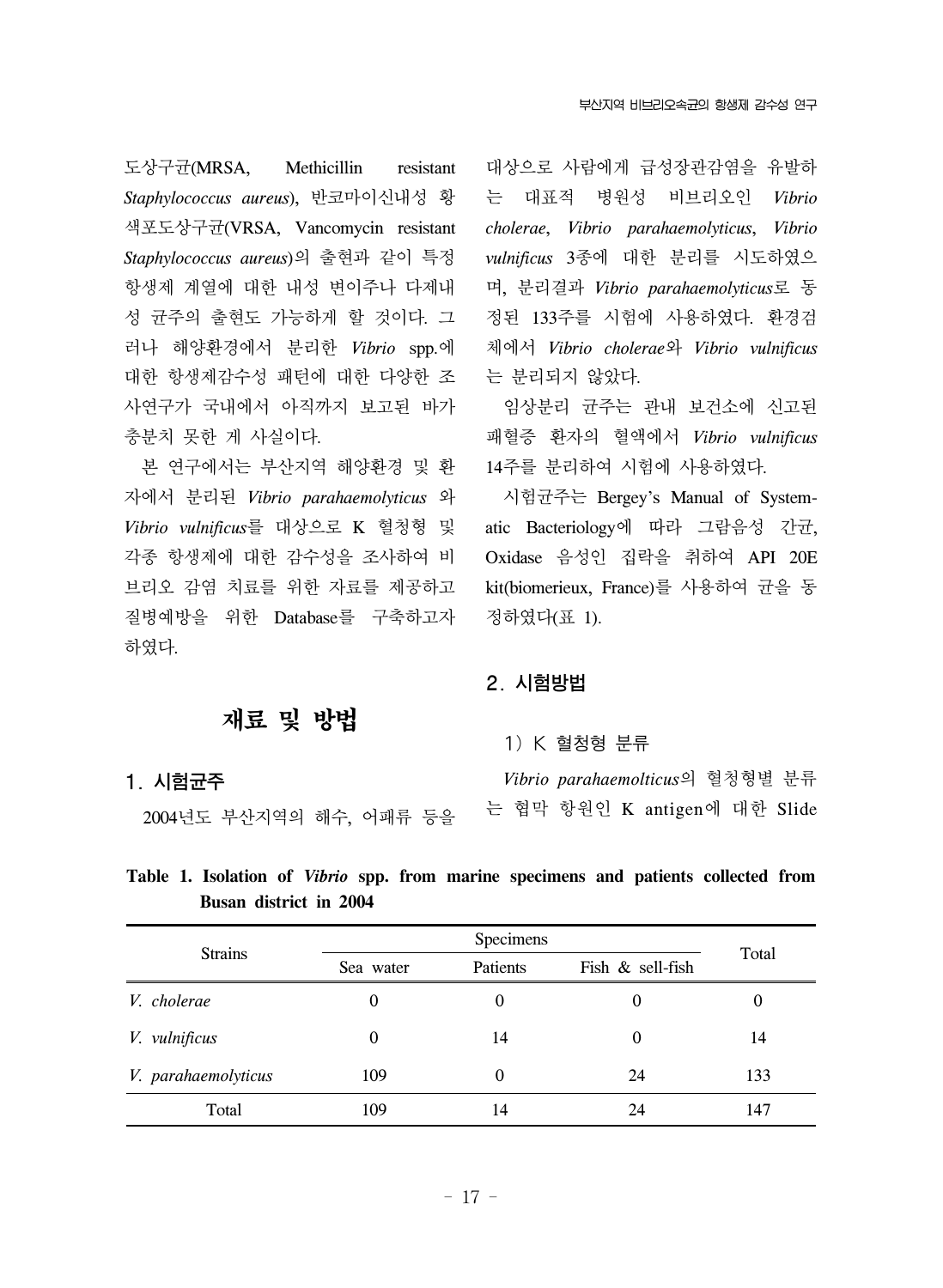agglutination test로 실시하였는데, K type은 1% NaCL을 첨가한 Tryptic soy agar에서 자란 세균집락을 멸균생리식염수(0.85% NaCL)에 부유시켜 K serova antisera와 동 량 혼합하여 1분 이내에 강한 응집현상이 관찰되는 것을 양성으로 판정하였으며, 이 때 사용한 K serotype 진단용 혈청은 Vibrio parahaemolyticus K-antisera test Kit(Denka Seiken Co., Japan)를 사용하였 다.

#### 2) 항생제감수성 시험

 분리된 *Vibrio* spp.에 대한 항생제감수성 시험은 NCCLS(National committee for clinical laboratory standard)지침에 따라 Disc diffusion method를 사용하여 실시하 였다. 접종액은 1% NaCL을 첨가한 Tryptic soy agar에 순수 분리된 균을 37℃에서 20-24시간 배양 후 멸균된 면봉으로 4-5개 의 집락을 채취, 멸균생리식염수에 현탁하 여 McFarland turbidity No. 0.5에 맞춘 후 사용하였다. 균액을 멸균된 면봉에 적시고 시험관 내벽에 면봉을 눌러 과잉의 접종액 을 제거한 후 Mueller- Hinton agar에 60° 로 돌려가면서, 3회에 걸쳐 골고루 바른 후 수분이 흡수된 후 항생제 disc를 간격이 24mm이상 유지되도록 배지표면에 놓았다. M-H agar plate는 disk 부착 후 15분 내에 37℃ Incubator에 옮겨 24시간 배양하였다. 생성된 억제환의 크기는 inhibition zone의 직경을 Caliper를 이용하여 mm단위로 측정 하였으며, 결과판독은 BBL Sensi-Disc zone interpretation set를 참고하여 내성(Resistant, R), 중등도감수성(Intermediate, I), 감수성 (Susceptible, S)으로 판정하였다. 이 시험에 사용된 항생제 disk는 BBL sensi disk (Becton-Dickinson)로 약제 종류 및 역가는 Table 2.와 같다.

### 결과 및 고찰

#### 1. Vibrio parahaemolyticus K 혈청형 분류

 해수에서 분리된 *Vibrio parahaemolyticus* 51주, 어패류에서 분리된 24주 등 총 75주 의 환경유래 분리주를 대상으로 K 혈청형 검사를 실시한 결과 31주에서 K antisera monovalent와의 응집이 확인되었는데 K34 형이 5주로 16%의 가장 높은 검출율을 보 였으며, K28, K29, K38, K42형 각 3주, K9, K11, K22, K24형 각 2주, K19, K26, K36, K39, K58, K64형이 각 1주씩 분류되 어 전체 15종의 K 혈청형이 확인되었으며 검출율은 41%를 나타냈다.

 분리원별 동정결과를 살펴보면 해수에서 분리된 *Vibrio parahaemolyticus* 51주 중 21 주(41%)에서 K9, K11, K19, K22, K24, K28, K29, K34, K36, K38, K39, K42, K64 등 13종의 K 혈청형이 확인되었고, 그 중 K29, K34형이 각각 3주(14%), K22, K28, K38, K42형 각각 2주, K9, K11, K19, K24, K36, K39, K64형이 각 1주 검출되었 으며, 어패류 분리주의 경우 10주가 K 항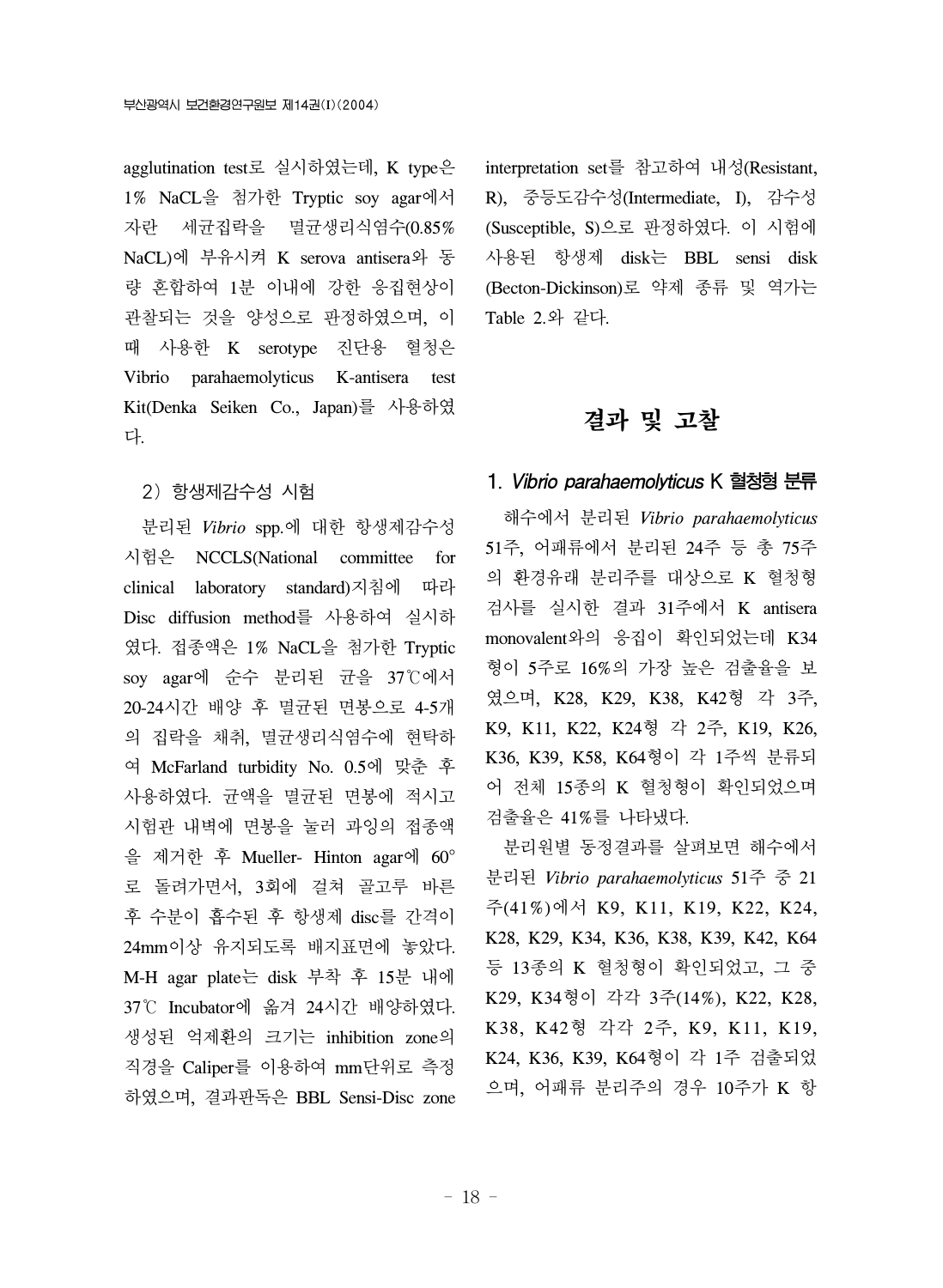혈청에 응집반응을 보였으며 K9, K11, K24, K26, K28, K34, K38, K42, K58형 9 종의 혈청형 분포를 보였으며 K34형이 2 주 나타났고 K9, K11, K24, K26, K28, K38, K42, K58형이 각 1주 확인되어 해수 에서 분리된 *Vibrio parahaemolyticus*의 경 우와 같이 K34형의 검출율이 높았다. 함 등<sup>12)</sup>은 2001년도 서울의 시판 수산물중 분 리된 *Vibrio parahaemolyticus*의 K 혈청형

분포 및 동정에 관한 보고에서 K24, K28, K34, K42, K47, K53 혈청형이 66건 중 10 건 확인되어 15.2%의 동정율을 보였다고 하였으며, 고 등13)은 서해안에서 분리된 *Vibrio parahaemolyticus*에 대한 혈청형 조 사결과 K28형이 7주로서 가장 많았으며, K3형이 5주, K30형 4주, K19형 및 K22형 이 각각 2주, 그리고 K13, K34, K42, K45, K46, K52 및 K68형이 각각 1주 분리되었

Code Antimicroial agent Disc potency Zone diameter Interpretive standards (mm) Resistant Intermediate Susceptible C Chroramphenicol  $30\mu$ g  $\leq 12$  13-17  $\geq 18$ IPM Imipenem  $10\mu\text{g} \leq 13$  14-15  $\geq 16$ AM Ampicillin  $10\mu$ g  $\leq 13$  14-16  $\geq 17$ TE Tetracycline  $30\mu\text{g} \leq 14$  15-18  $\geq 19$ TIC Ticarcillin  $75 \mu\text{g} \qquad \leq 14$  15-19  $\geq 20$ SXT Trimethoprim/ Sulamethoxazole  $1.25/$ <br>23.75 $\mu$ g  $23.75\mu$ g  $\leq 10$  11-15  $\geq 16$ CRO Ceftriaxone  $30\mu$ g  $\leq 13$  14-20  $\geq 21$ CZ Cefazolin  $30\mu$ g  $\leq 14$  15-17  $\geq 18$ SAM Ampicillin/  $\mu_{\text{subterm}}$  10/10 $\mu_{\text{g}}$   $\leq$  11 12-14  $\geq$  15 CIP Ciprofloxacin  $5\mu$ g  $\leq 15$  16-20  $\geq 21$ GM Gentamicin  $10\mu$ g  $\leq 12$  13-14  $\geq 15$ AN Amikacin  $30\mu$ g  $\leq 14$  15-16  $\geq 17$ NA Nalidixic Acid  $30\mu$ g  $\leq 13$  14-18  $\geq 19$ CTT Cefotetan  $30\mu$ g  $\leq 12$  13-15  $\geq 16$ CF Cephalothin  $30\mu\text{g} \leq 14$  15-17  $\geq 18$ 

**Table 2. Zone Diameter Interpretive Chart**

FEP Cefepime  $30\mu$ g  $\leq 14$  15-17  $\geq 18$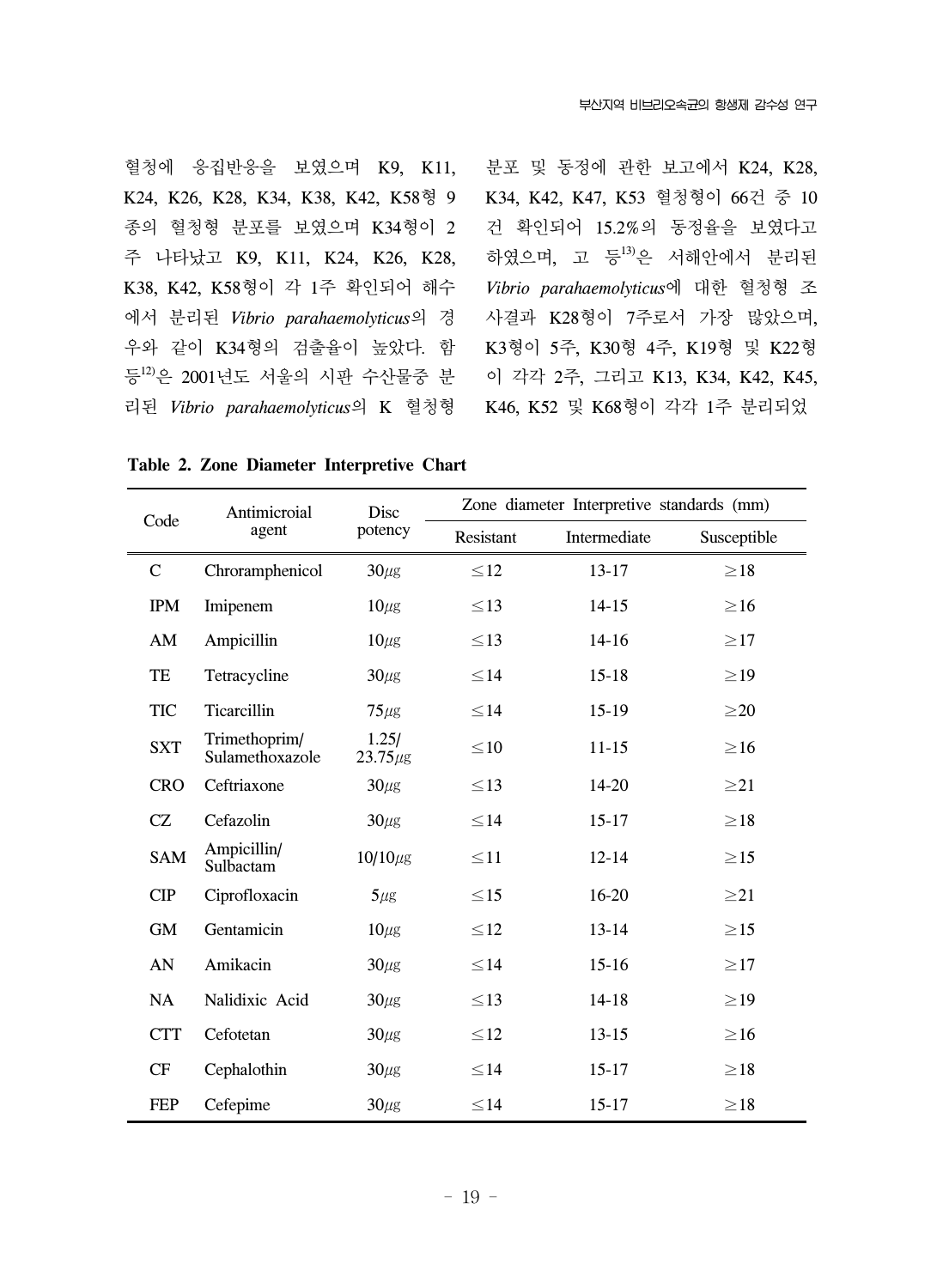| Source of<br>Isolation |                | K serotype |  |  |  |                                                         |  |  |  |  |  |             |  |          |       |
|------------------------|----------------|------------|--|--|--|---------------------------------------------------------|--|--|--|--|--|-------------|--|----------|-------|
|                        | K <sub>9</sub> |            |  |  |  | K11 K19 K22 K24 K26 K28 K29 K34 K36 K38 K39 K42 K58 K64 |  |  |  |  |  |             |  |          | Total |
| sea<br>water           |                |            |  |  |  | 1 1 1 2 1 2 3 3 1 2 1 2                                 |  |  |  |  |  |             |  | $1 \t21$ |       |
| fish                   | $\mathbf{1}$   | $\sim$ 1   |  |  |  | $1 \quad 1 \quad 1 \quad 2$                             |  |  |  |  |  | $1 \quad 1$ |  |          | 10    |
| Total                  |                |            |  |  |  | 2 2 1 3 3 5 1 3 1 3                                     |  |  |  |  |  |             |  |          | - 31  |

**Table 3. distribution of K-serotype of V.parahaemolyticus isolated from sea water & fish** 

다고 보고하였는데, 본 조사에서는 K 혈청 형이 15종으로 더욱 다양하게 분리되었으 경에서 분리한 *Vibrio parahaemolyticus*의 독 며 검출율도 41%로 다소 차이를 보였는데 이러한 결과는 부산지역의 연안해수 및 어 패류에서 분리된 *Vibrio parahaemolyticus*의 롯하여 전 세계적으로 유행하고 있는 균 특성 등 지역적인 차이에서 기인한 점 O3:K6형이 16.0% (4균주)가 포함되어 있었 이 클 것으로 사료된다.

한편, 이 등<sup>14)</sup>은 경북지역 설사환자와 환 성인자에 관한 연구에서 설사환자에서 분리 된 25균주 중에서 1996년부터 동남아를 비 으나, 환경에서는 O3:K6형은 분리되지 않았



**Fig. 1. Comparison of K serotype detected from** *V. parahaemolyticus* **divided into sea water and fish**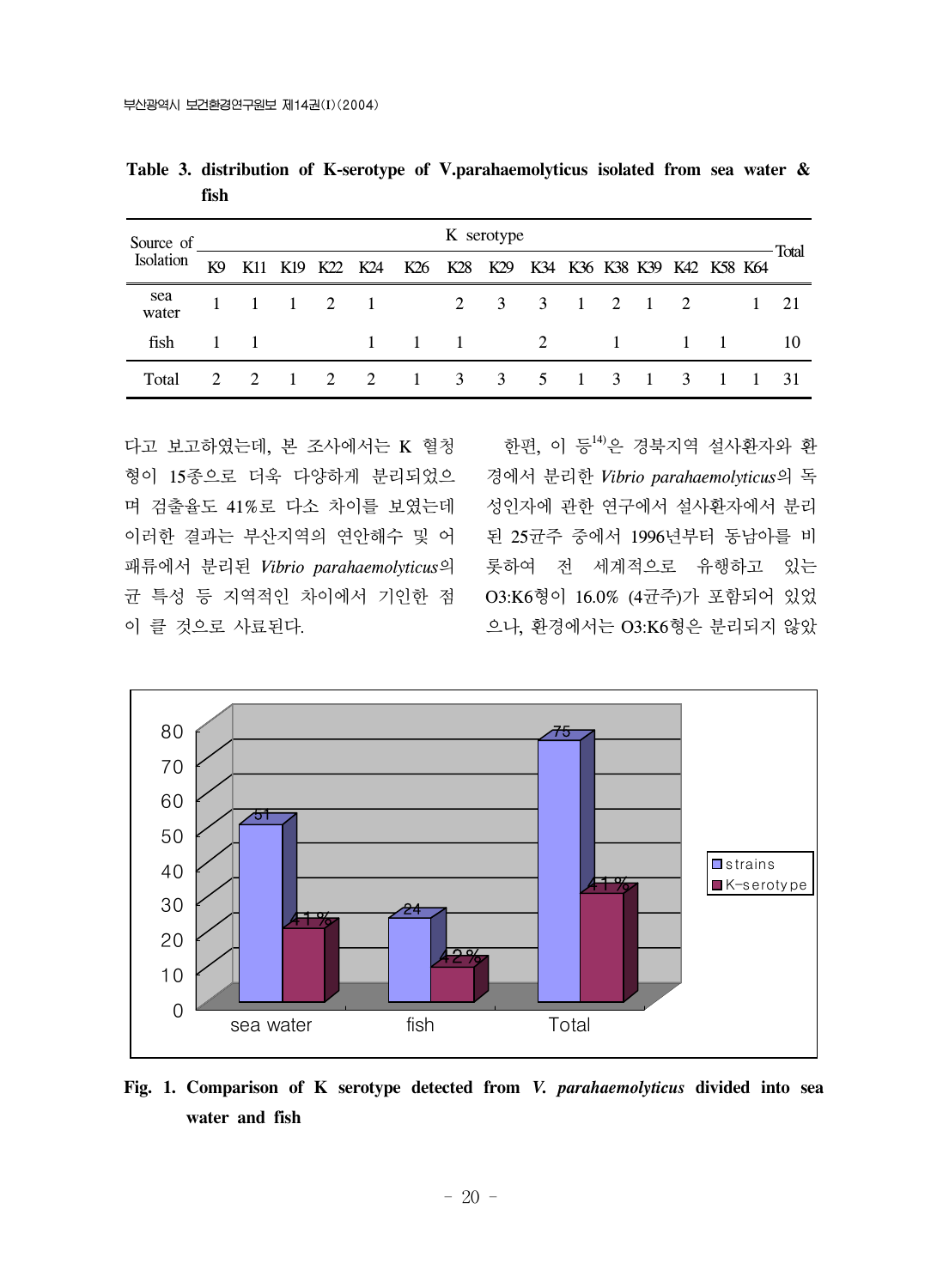다고 하였는데, 본 조사에서도 환경에서 분 리된 *Vibrio parahaemolyticus*에서 K6형은 분리되지 않아 세계적 유행과는 다른 패턴 을 보였으나 앞으로 지속적인 모니터가 필 요하리라 본다.

#### 2. 분리주에 대한 항생제내성 패턴

 부산연안의 해수 및 어패류에서 분리․동 정된 *Vibrio parahaemolyticus* 133주와 임상 검체에서 분리․동정된 *Vibrio vulnificus* 14주 를 대상으로 Chroramphenicol(C), Imipenem (IPM), Ampicillin(AM), Tetracycline (TE), Ticarcillin(TIC), Trimethoprim/Sulamethoxazole (SXT), Ceftriaxone(CRO), Cefazolin(CZ), Ampicillin/Sulbactam(SAM), Ciprofloxacin(CIP), Gentamicin(GM), Amikacin(AN), Nalidixic Acid(NA), Cefotetan(CTT), Cephalothin (CF), Cefepime(FEP) 등 항생제 16종에 대 한 감수성 시험결과 Table 4. 5. 및 Table 6.과 같은 결과를 얻었다.

 환경에서 분리된 *Vibrio parahaemolyticus* 133주에 대한 항생제 내성 패턴을 분석한 결과 123주가 Ampicillin 혹은 Ticarcillin에 내성을 갖는 약제내성균주로 92%의 내성 율을 보였는데 이 중 Ampicillin 과 Ticarcillin 2가지 약제에 동시내성을 나타 내는 균주는 97주로 73%를 나타냈고 단일 내성을 보인 균주는 26주로 20%를 나타냈 다(Fig. 2).

 분리원별 약제 내성율을 비교해 보면 해 수에서 분리된 109주 중 약제내성균주는 102주로 94%의 내성율을 나타냈다. 이 중 Ampicillin 과 Ticarcillin 2가지 약제에 동시 내성을 보이는 균주는 81주로 74%를 나타 냈으며, 단일내성을 보이는 균주는 21주로 19%를 나타났다(Fig. 3). 어패류에서 분리 된 24주의 경우 약제내성패턴은 Ampicillin 혹은 Ticarcillin에 내성을 보인 균주는 21주 로 88%의 내성율을 보였으며, 이 중 2가지 약제에 동시내성을 나타낸 균주는 16주로 67%의 내성율을 보였다(Fig. 4).

 항생제별 *Vibrio parahaemolyticus* 분리균 주 133주에 대한 감수성 스펙트럼을 살펴 보면 Penicillin계열과 Cephem계열을 제외 한 나머지 12종의 항생제에서는 100% 감 수성을 보였다. Ampicillin의 경우 133주 중 118주(89%)가 내성을 나타냈으며 중등 도 감수성을 보인 균주가 5주(4%), 감수성 을 보인 균주는 10주(8%)였으며, Ticarcillin 에서는 102주(77%)가 내성을 보였고, 중등 도 감수성을 나타낸 균주가 20주(15%), 감 수성을 보인 균주는 11주(8%) 분리되었다. Cephem제제에 속하는 Cefazolin의 경우 중 등도 감수성이 10주(8%), 감수성을 보인 균주는 123주(92%)였으며, Cefotetan은 중 등도 감수성을 보인 균주가 7주(5%), 감수 성을 보인 균주가 126주(95%)로 나타났다.

 특히, Ampicillin의 경우 손 등15)에 의해 2003년 경북 동해안에서 해양환경에서 분 리된 *Vibrio parahaemolyticus*의 75%가 내 성을 갖고 있음이 보고된 바 있으며, 이 등16)은 *Vibrio parahaemolyticus*의 98% 이 상의 높은 내성을 나타냈음을 보고하며 항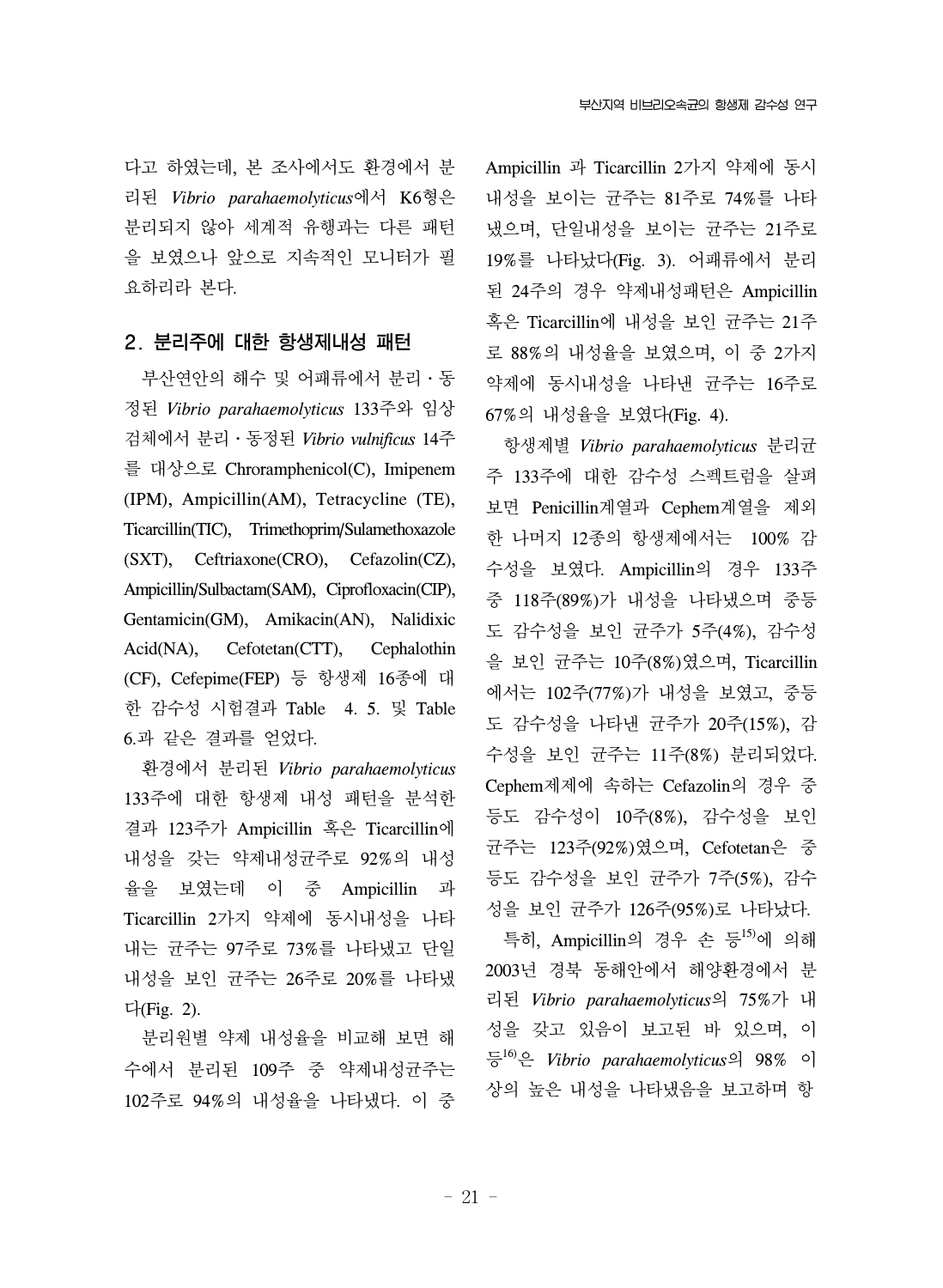| Antimicro              | Source of |                | Resistant pattern        |            |
|------------------------|-----------|----------------|--------------------------|------------|
| bials                  | isolation | $\mathbf R$    | L                        | S.         |
|                        | Total     |                |                          | 133 (100%) |
| $\mathbf C$            | sea water |                |                          | 109 (100%) |
|                        | fish      |                |                          | 24 (100%)  |
|                        | Total     |                |                          | 133 (100%) |
| <b>IPM</b>             | sea water |                |                          | 109 (100%) |
|                        | fish      |                |                          | 24 (100%)  |
|                        | Total     | 118 (89%)      | 5 $(4%)$                 | 10(8%)     |
| $\mathbf{A}\mathbf{M}$ | sea water | 98 (90%)       | 3(3%)                    | 8(7%)      |
|                        | fish      | 20 (83%)       | 2 $(8\%)$                | 2 $(8%)$   |
|                        | Total     |                |                          | 133 (100%) |
| TE                     | sea water |                |                          | 109 (100%) |
|                        | fish      |                |                          | 24 (100%)  |
|                        | Total     | 102(77%)       | 20(15%)                  | 11 (8%)    |
| <b>TIC</b>             | sea water | 85 (78%)       | 14 (13%)                 | $10(9\%)$  |
|                        | fish      | 17 $(71%)$     | 6 (25%)                  | 1(4%)      |
|                        | Total     | $\frac{1}{2}$  | $\equiv$                 | 133 (100%) |
| <b>SXT</b>             | sea water |                |                          | 109 (100%) |
|                        | fish      |                |                          | 24 (100%)  |
|                        | Total     | $\overline{a}$ | $\overline{\phantom{a}}$ | 133 (100%) |
| <b>CRO</b>             | sea water |                |                          | 109 (100%) |
|                        | fish      |                |                          | 24 (100%)  |
|                        | Total     |                | 10(8%)                   | 123 (92%)  |
| CZ                     | sea water |                | 7 $(6%)$                 | 102 (94%)  |
|                        | fish      |                | 3(13%)                   | 21 (88%)   |
|                        | Total     | $\overline{a}$ |                          | 133 (100%) |
| SAM                    | sea water |                |                          | 109 (100%) |
|                        | fish      |                |                          | 24 (100%)  |
|                        | Total     |                |                          | 133 (100%) |
| CIP                    | sea water |                |                          | 109 (100%) |
|                        | fish      |                |                          | 24 (100%)  |
|                        | Total     |                |                          | 133 (100%) |
| GM                     | sea water |                |                          | 109 (100%) |
|                        | fish      |                |                          | 24 (100%)  |
|                        | Total     |                |                          | 133 (100%) |
| AN                     | sea water |                |                          | 109 (100%) |
|                        | fish      |                |                          | 24 (100%)  |

**Table 4. Results of Antimicrobial susceptibility test of** *V. parahaemolyticus* **isolated from sea water and fish**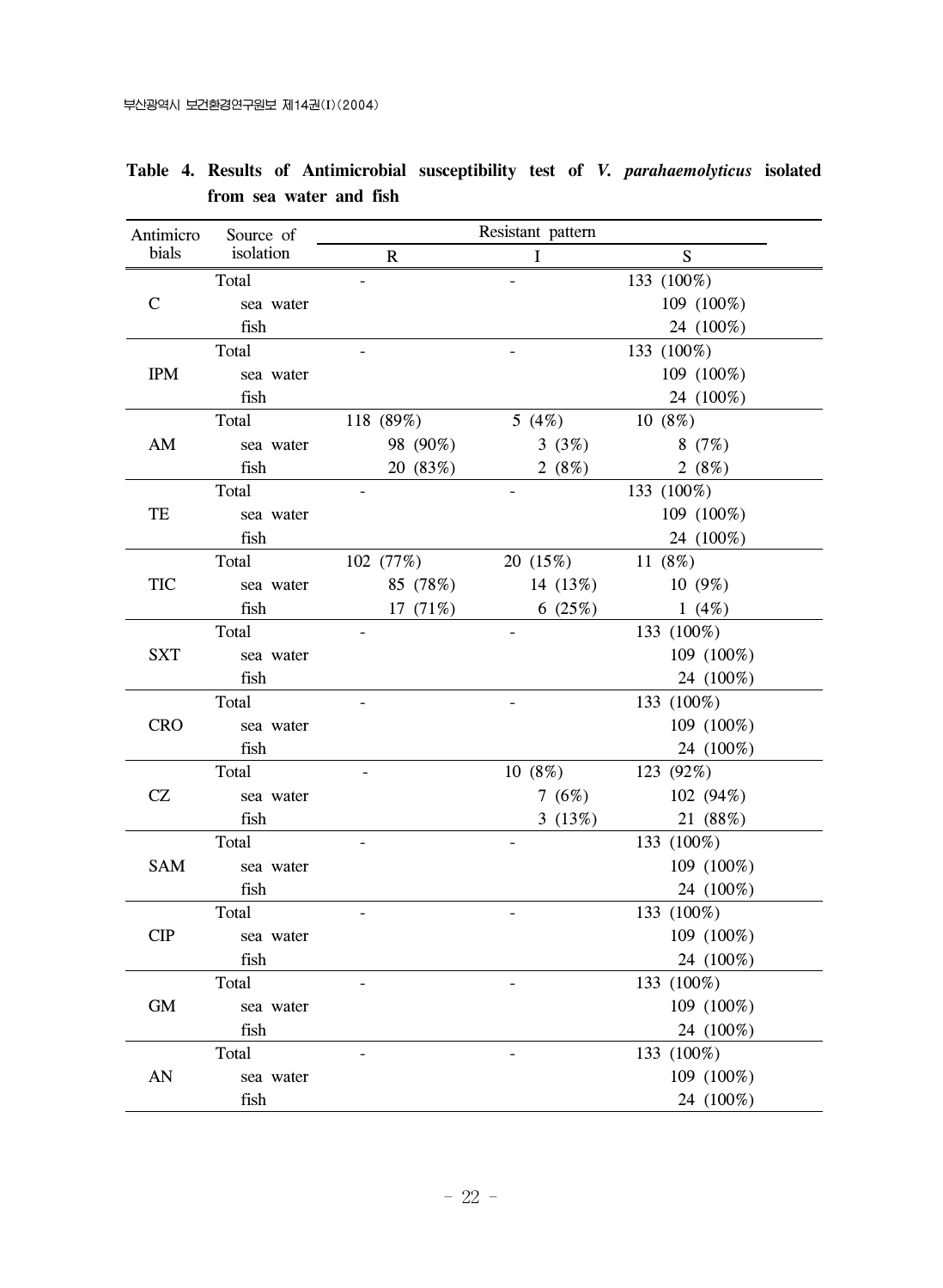| Total     |                          | 133 (100%) |
|-----------|--------------------------|------------|
| sea water |                          | 109 (100%) |
| fish      |                          | 24 (100%)  |
| Total     | 7 $(5%)$                 | 126 (95%)  |
| sea water | 7(6%)                    | 102 (94%)  |
| fish      |                          | 24 (100%)  |
| Total     | $\overline{\phantom{a}}$ | 133 (100%) |
| sea water |                          | 109 (100%) |
| fish      |                          | 24 (100%)  |
| Total     | -                        | 133 (100%) |
| sea water |                          | 109 (100%) |
| fish      |                          | 24 (100%)  |
|           |                          |            |

C, Chroramphenicol ; IPM, Imipenem ; AM, Ampicillin ; TE, Tetracycline ; TIC, Ticarcillin ; SXT, Trimethoprim/Sulamethoxazole ; CRO, Ceftriaxone ; CZ, Cefazolin ; SAM, Ampicillin/Sulbactam ; CIP, Ciprofloxacin ; GM, Gentamicin ; AN, Amikacin ; NA, Nalidixic Acid ; CTT, Cefotetan ; CF, Cephalothin ; FEP, Cefepime.

**Table 5. Antimicrobial resistant pattern of** *V. parahaemolyticus* **isolated from sea water and fish** 

| 구부        | 균주수 | 약제내성균주    | 2약제 내성균주   | 1약제 내성균주  |
|-----------|-----|-----------|------------|-----------|
| Sea water | 109 | 102(94%)  | 81 (74%)   | 21 (19%)  |
| Fish      | 24  | 21 (88%)  | 16 $(67%)$ | 5 $(21%)$ |
| Total     | 133 | 123 (92%) | 97 (73%)   | 26 (20%)  |

**Table 6. Results of Antimicrobial susceptibility test of** *V. vulnificus* **isolated from patients**

|      |  |  |  | C IPM AM TE TIC SXT CRO CZ SAM CIP GM AN NA CTT CF FEP |  |  |  |  |
|------|--|--|--|--------------------------------------------------------|--|--|--|--|
|      |  |  |  | R 0 0 0 0 0 0 0 0 0 0 0 0 0 0 0 0                      |  |  |  |  |
|      |  |  |  | I 0 0 0 0 0 0 0 0 0 0 0 0 0 0 0 0 0                    |  |  |  |  |
| - 14 |  |  |  |                                                        |  |  |  |  |

C, Chroramphenicol ; IPM, Imipenem ; AM, Ampicillin ; TE, Tetracycline ; TIC, Ticarcillin ; SXT, Trimethoprim/Sulamethoxazole ; CRO, Ceftriaxone ; CZ, Cefazolin ; SAM, Ampicillin/Sulbactam ; CIP, Ciprofloxacin ; GM, Gentamicin ; AN, Amikacin ; NA, Nalidixic Acid ; CTT, Cefotetan ; CF, Cephalothin ; FEP, Cefepime.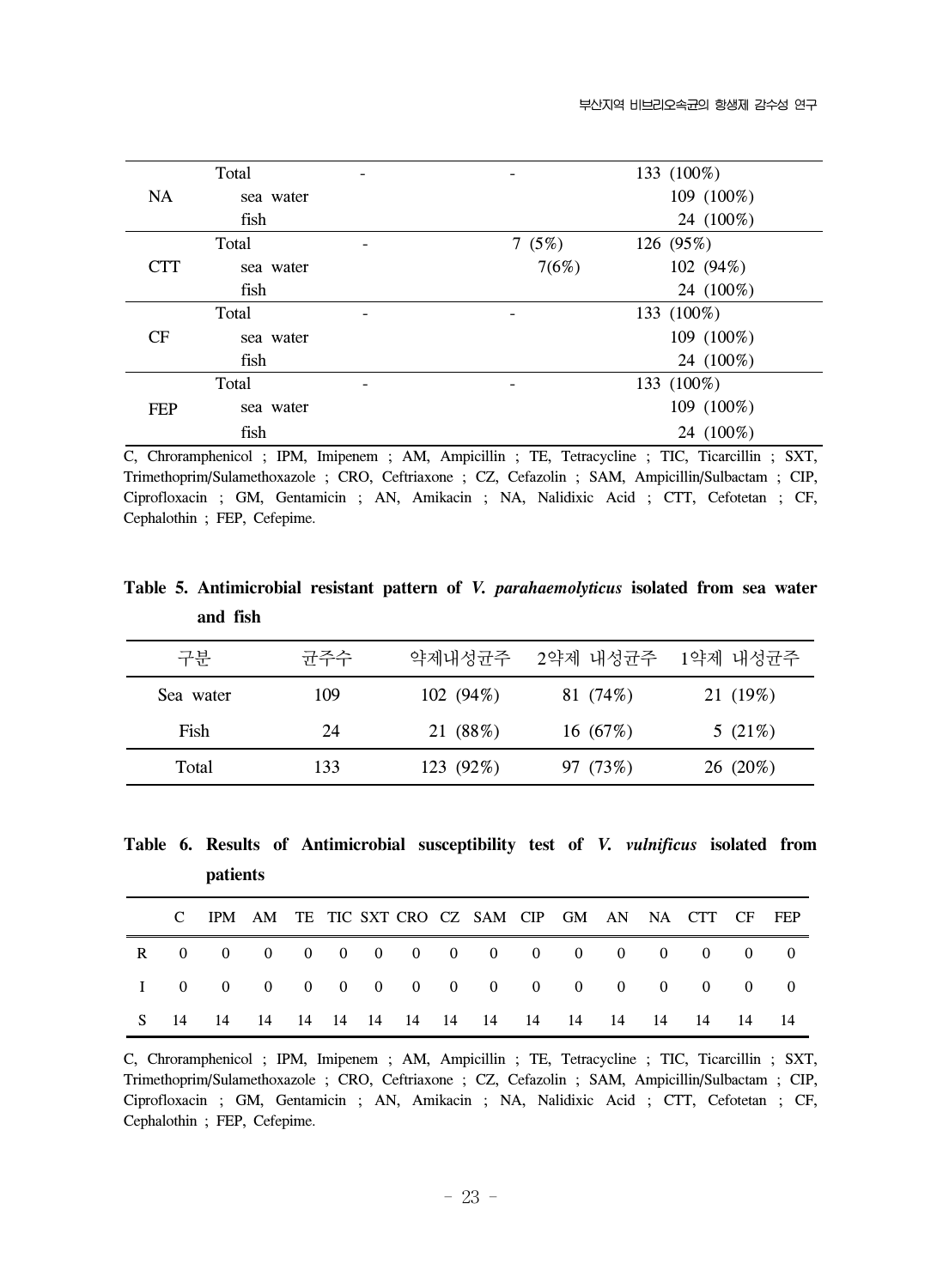

**Fig. 2. Resistant rate of** *V. parahaemolyticus* **divided into antimicrobial from sea water and fish**

**Fig. 3. Resistant rate of** *V. parahaemolyticus* **divided into antimicrobial from sea water**



**Fig. 4. Resistant rate of** *V. parahaemolyticus* **divided into antimicrobial from fish**

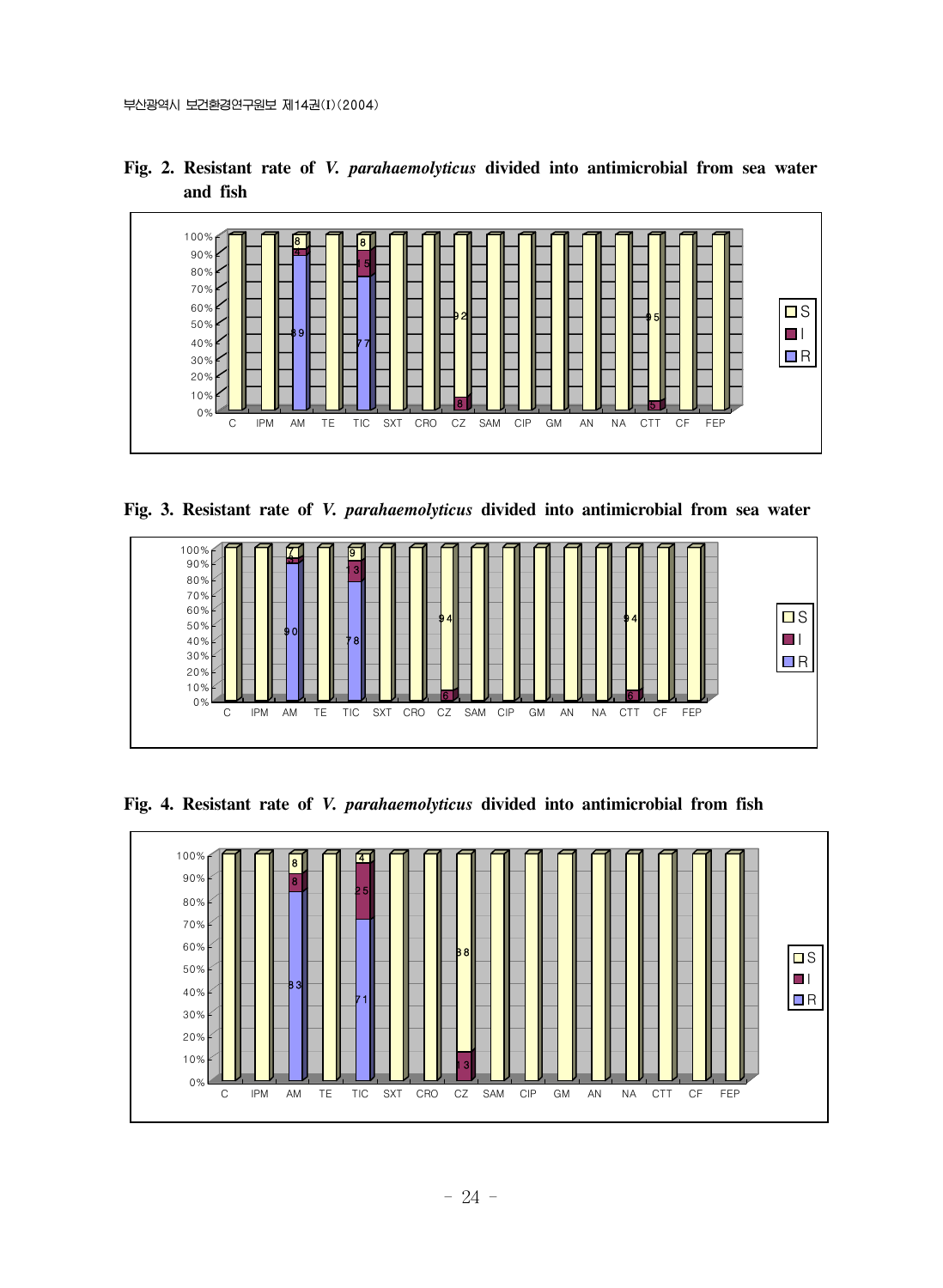생제 노출이나 plasmid 전이에 의한 획득 내성이 아닌 자연내성일 것으로 추정하였 는데, 본 조사결과에서도 환경 분리주인 *Vibrio parahaemolyticus*에 대한 항생제 감 수성 시험결과 Penicillin계열의 Ampicillin 과 Ticarcillin에 대한 내성율이 높음을 확 인하였다.

 한편, 패혈증환자 혈액에서 분리된 *Vibrio vulnificus* 14주에 대한 항생제감수 성 시험 결과는 Ampicillin과 Ticarcillin을 포함한 16종의 약제에 대해 모두가 100% 감수성을 갖고 있는 것으로 나타났다.

### 결 론

 부산지역 해양환경 및 환자에서 분리된 *Vibrio parahaemolyticus*와 *Vibrio vulnificus* 를 대상으로 K 혈청형 및 항생제 내성패 턴을 조사한 결과는 다음과 같다.

- 1. 해수 및 어패류에서 분리된 *Vibrio parahaemolyticus* 75주의 K 혈청형 검 사 결과 31주가 K 혈청형이 분류되어 41%의 검출율을 보였으며, K34형 5 주, K28, K29, K38, K42형 각 3주, K9, K11, K22, K24형 각 2주, K19, K26, K36, K39, K58, K64형 각 1주 검출되었다.
- 2. 해수 분리주는 51주 중 21주(41%)가 K 혈청형이 분류되었으며, K29, K34



**Fig. 5. Resisdent rate of** *V. parahaemolyticus* **divided into the number of antibiotic from sea water & fish**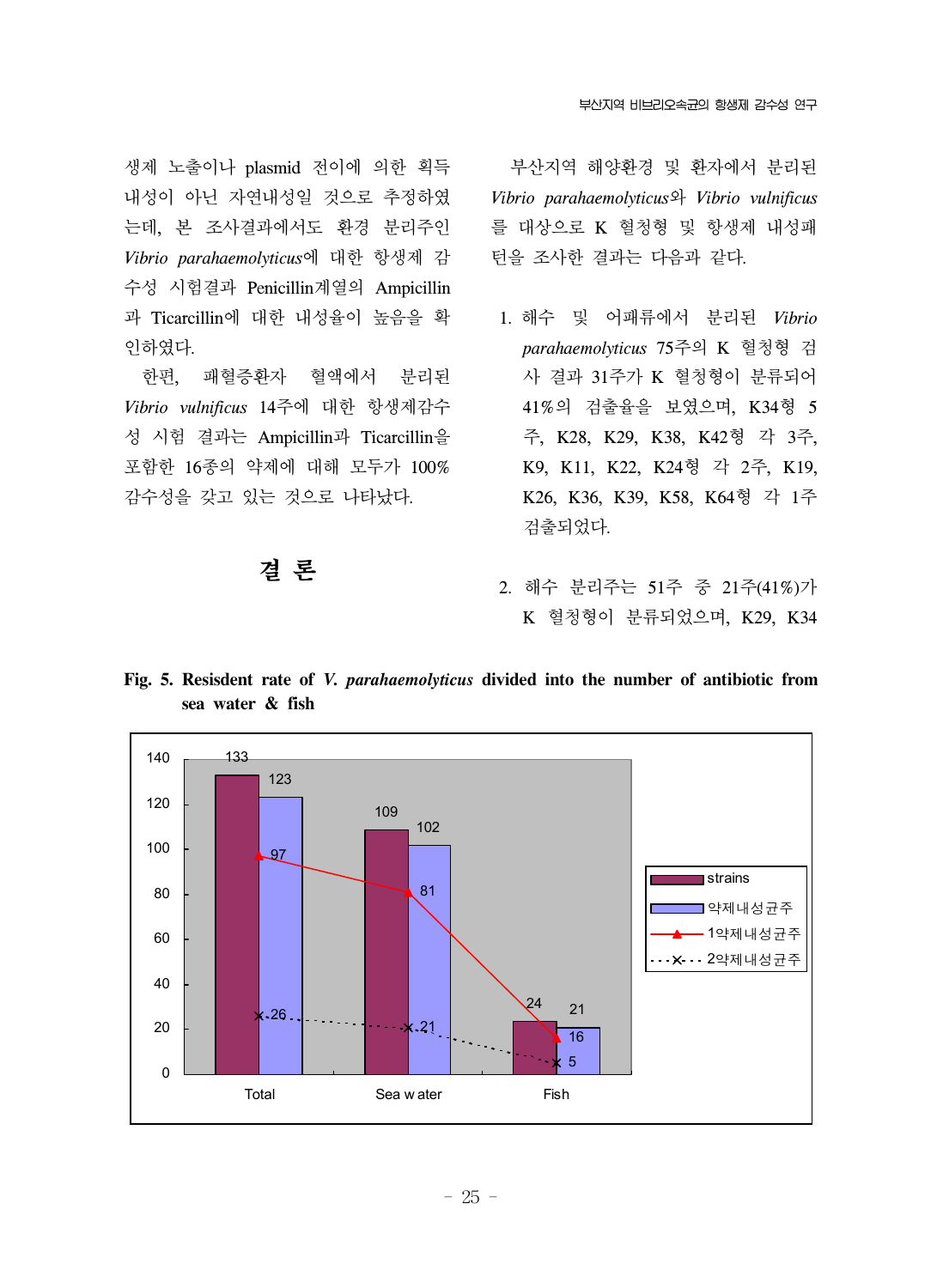형이 각 3주, K22, K28, K38, K42형 각 2주, K9, K11, K19, K24, K36, K39, K64형 각 1주 검출되었다.

- 3. 어패류 분리주는 24주 중 10주(42%) 가 K 혈청형이 분류되었으며 K34형 2주, K9, K11, K24, K26, K28, K38, K42, K58형 각 1주 검출되었다.
- 3. 환경에서 분리된 *Vibrio parahaemolyticus* 133주의 항생제 내성패턴은 123 주가 Ampicillin 혹은 Ticarcillin에 내성 을 갖는 균주로 92%의 내성율을 보였 으며 2가지 약제 동시내성균주는 97주 로 73%, 단일내성을 보인 균주는 26주 로 20%를 나타냈다.
- 4. 해수에서 분리된 109주 중 Ampicillin 혹은 Ticarcillin에 내성을 보인 균주는 102주로 94%의 내성율을 보였으며, Ampicillin과 Ticarcillin 동시내성균주 는 81주 74%, 단일내성 균주는 21주 로 19%를 나타냈다.
- 5. 어패류 분리된 24주 중 Ampicillin 혹 은 Ticarcillin에 내성을 보인 균주는 21주로 88%의 내성율을 보였으며, Ampicillin과 Ticarcillin 동시내성균주 는 16주 67%, 단일내성 균주는 5주로 21%를 나타냈다.
- 6. Ampicillin 과 Ticarcillin에서는 각각

118주와 102주가 내성을 보여 89% 및 77%의 높은 내성율을 보였으나, 나머지 14종의 항생제에서는 92~ 100%의 감수성을 보였다.

 7. *Vibrio vulnificus* 14주에 대한 항생제 감수성 시험결과 16종의 약제에 대해 모두 100% 감수성을 나타냈다.

### 참고문헌

- 1. Skermaman, V.B.D., V. MacGowan, P.H.A. Sneath, 1989. Approved lists of bacterial names. American Society for Microbiology, Washington D.C., U.S.A.
- 2. Baumann, P., A.L. Furniss, and J.V. Lee. 1984. Genus I. Vibrio, p.518-538. In N.R Kreig(ed.) Bergey's manual of systematic bacteriology Vol. 1. The William & Wilkins Co., Baltimore, Maryland.
- 3. Fujino, T., Okuno, Y., Nakada, D., Oyanma, A., Fukai, T., Mukai, T. and Ueho, T. 1953. On The Bacteriological Examination of Shrasu-Food Poisoning. Med. J. Osaka Univ., 4, 299-304.
- 4. Chang, D. S. 1976. Distribution and physiological characteristics of Vibrio parahaemolyticus in coastal sea of Korea. Ph. D. thesis, National Fisheries University of Busan. pp5-10.
- 5. 식품의약품안전청. 2004. 식중독 발생